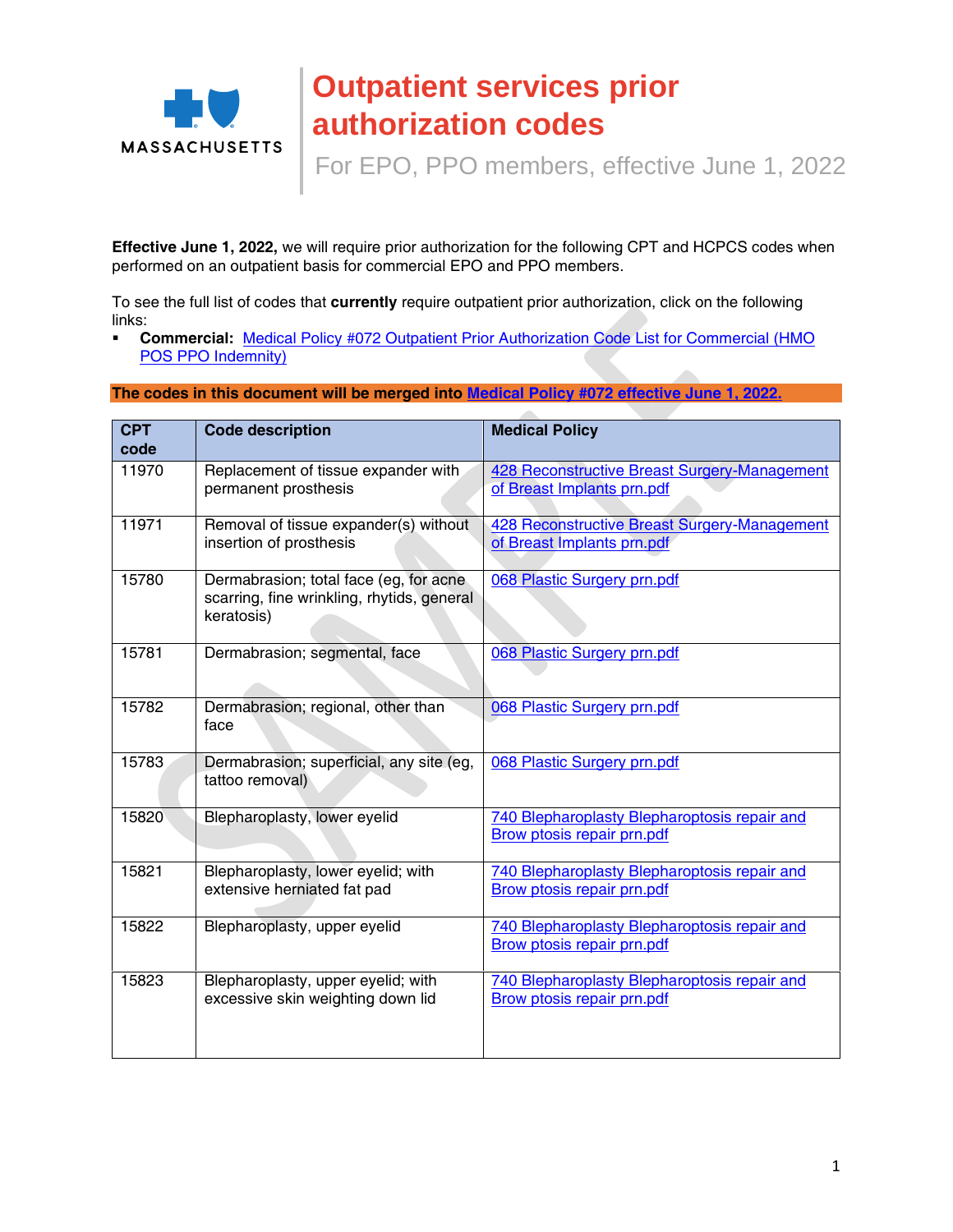| <b>CPT</b><br>code | <b>Code description</b>                                                                                                | <b>Medical Policy</b>                                                                                                                                        |
|--------------------|------------------------------------------------------------------------------------------------------------------------|--------------------------------------------------------------------------------------------------------------------------------------------------------------|
| 15830              | Excision, excessive skin and<br>subcutaneous tissue (includes<br>lipectomy); abdomen, infraumbilical<br>panniculectomy | 068 Plastic Surgery prn.pdf                                                                                                                                  |
| 15876              | Excision, excessive skin and<br>subcutaneous tissue (includes<br>lipectomy); abdomen, infraumbilical<br>panniculectomy | 068 Plastic Surgery prn.pdf                                                                                                                                  |
| 15877              | Suction assisted lipectomy; trunk                                                                                      | 068 Plastic Surgery prn.pdf                                                                                                                                  |
| 15878              | Suction assisted lipectomy; upper<br>extremity                                                                         | 068 Plastic Surgery prn.pdf                                                                                                                                  |
| 15879              | Suction assisted lipectomy; lower<br>extremity                                                                         | 068 Plastic Surgery prn.pdf                                                                                                                                  |
| 19300              | Mastectomy for gynecomastia                                                                                            | 661 Surgical and Non-surgical Treatment of<br>Gynecomastia prn.pdf                                                                                           |
| 19316              | Mastopexy                                                                                                              | 428 Reconstructive Breast Surgery-Management<br>of Breast Implants prn.pdf                                                                                   |
| 19318              | Reduction mammaplasty                                                                                                  | 428 Reconstructive Breast Surgery-Management<br>of Breast Implants prn.pdf<br><b>703 Reduction Mammaplasty for Breast-Related</b><br><b>Symptoms prn.pdf</b> |
| 19325              | Mammaplasty, augmentation; with<br>prosthetic implant                                                                  | 428 Reconstructive Breast Surgery-Management<br>of Breast Implants prn.pdf                                                                                   |
| 19328              | Removal of intact mammary implant                                                                                      | 428 Reconstructive Breast Surgery-Management<br>of Breast Implants prn.pdf                                                                                   |
| 19330              | Removal of mammary implant material                                                                                    | <b>428 Reconstructive Breast Surgery-Management</b><br>of Breast Implants prn.pdf                                                                            |
| 19340              | Immediate insertion of breast<br>prosthesis following mastopexy,<br>mastectomy or in reconstruction                    | 428 Reconstructive Breast Surgery-Management<br>of Breast Implants prn.pdf                                                                                   |
| 19342              | Delayed insertion of breast prosthesis<br>following mastopexy, mastectomy or in<br>reconstruction                      | 428 Reconstructive Breast Surgery-Management<br>of Breast Implants prn.pdf                                                                                   |
| 19350              | Nipple/areola reconstruction                                                                                           | <b>428 Reconstructive Breast Surgery-Management</b><br>of Breast Implants prn.pdf                                                                            |
| 19355              | Correction of inverted nipples                                                                                         | <b>428 Reconstructive Breast Surgery-Management</b><br>of Breast Implants prn.pdf                                                                            |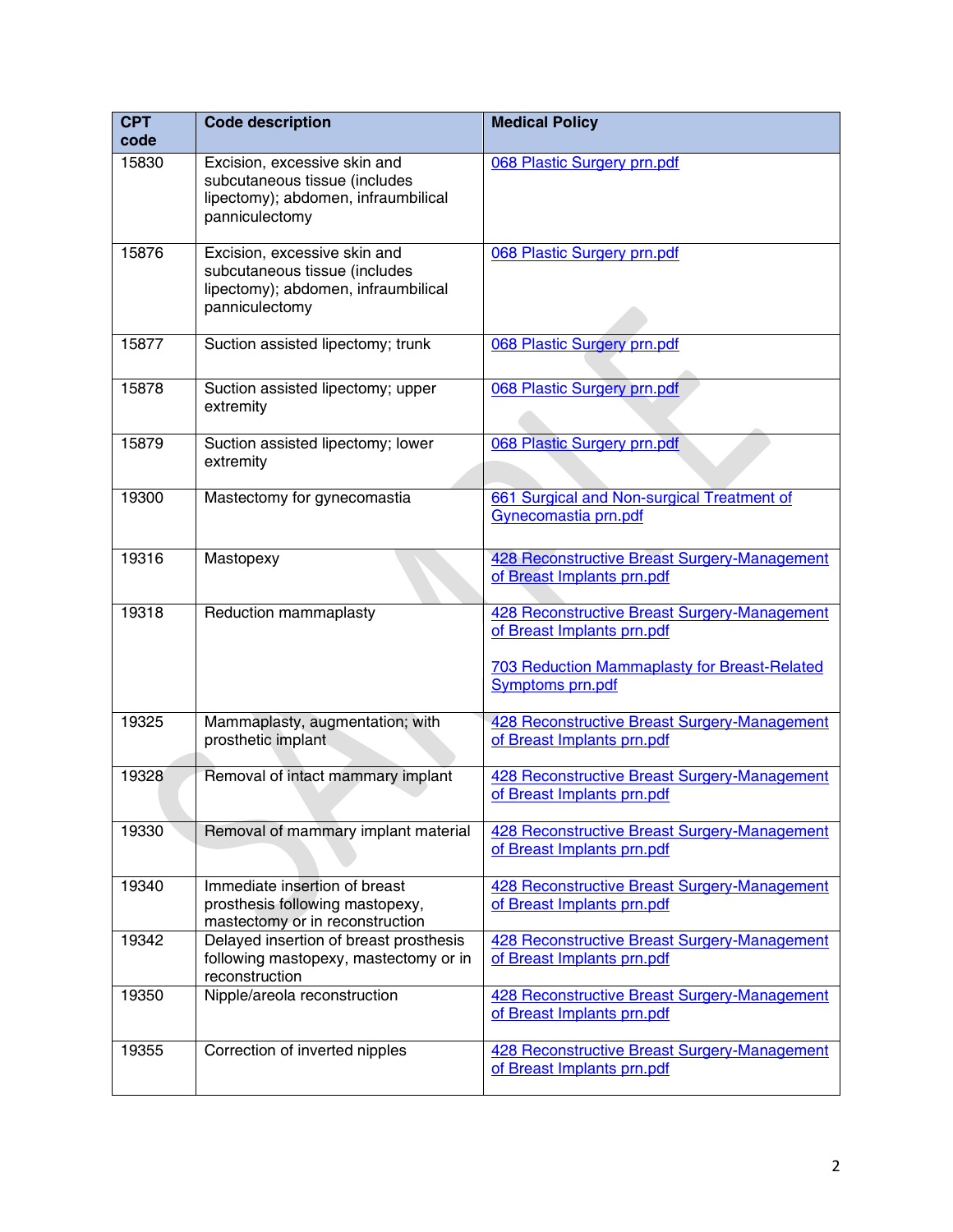| <b>CPT</b><br>code | <b>Code description</b>                                                                                                                                                                         | <b>Medical Policy</b>                                                                                            |
|--------------------|-------------------------------------------------------------------------------------------------------------------------------------------------------------------------------------------------|------------------------------------------------------------------------------------------------------------------|
| 19357              | Breast reconstruction, immediate or<br>delayed, with tissue expander,<br>including subsequent expansion                                                                                         | <b>428 Reconstructive Breast Surgery-Management</b><br>of Breast Implants prn.pdf                                |
| 19361              | Breast reconstruction with latissimus<br>dorsi flap, without prosthetic implant                                                                                                                 | 428 Reconstructive Breast Surgery-Management<br>of Breast Implants prn.pdf                                       |
| 19364              | Breast reconstruction with free flap                                                                                                                                                            | 428 Reconstructive Breast Surgery-Management<br>of Breast Implants prn.pdf                                       |
| 19367              | Breast reconstruction with transverse<br>rectus abdominis myocutaneous flap<br>(TRAM), single pedicle, including<br>closure of donor site                                                       | 428 Reconstructive Breast Surgery-Management<br>of Breast Implants prn.pdf                                       |
| 19368              | Breast reconstruction with transverse<br>rectus abdominis myocutaneous flap<br>(TRAM), single pedicle, including<br>closure of donor site; with<br>microvascular anastomosis<br>(supercharging) | 428 Reconstructive Breast Surgery-Management<br>of Breast Implants prn.pdf                                       |
| 19369              | Breast reconstruction with transverse<br>rectus abdominis myocutaneous flap<br>(TRAM), double pedicle, including<br>closure of donor site                                                       | 428 Reconstructive Breast Surgery-Management<br>of Breast Implants prn.pdf                                       |
| 19371              | Periprosthetic capsulectomy, breast                                                                                                                                                             | 428 Reconstructive Breast Surgery-Management<br>of Breast Implants prn.pdf                                       |
| 19380              | Revision of reconstructed breast                                                                                                                                                                | 428 Reconstructive Breast Surgery-Management<br>of Breast Implants prn.pdf                                       |
| 19396              | Preparation of moulage for custom<br>breast implant                                                                                                                                             | 428 Reconstructive Breast Surgery-Management<br>of Breast Implants prn.pdf                                       |
| 20930              | Allograft, morselized, or placement of<br>osteopromotive material, for spine<br>surgery only (Report in addition to the<br>primary spinal fusion procedure)                                     | 097 Bone Morphogenetic Protein prn.pdf                                                                           |
| 21010              | Arthrotomy, temporomandibular joint                                                                                                                                                             | 035 Temporomandibular Joint Disorder prn.pdf                                                                     |
| 21050              | Condylectomy, temporomandibular<br>joint (separate procedure)                                                                                                                                   | 035 Temporomandibular Joint Disorder prn.pdf                                                                     |
| 21060              | Meniscectomy, partial or complete,<br>temporomandibular joint (separate<br>procedure)                                                                                                           | 035 Temporomandibular Joint Disorder prn.pdf                                                                     |
| 21073              | Manipulation of temporomandibular<br>joint(s) (TMJ), therapeutic, requiring an<br>anesthesia service (ie, general or<br>monitored anesthesia care)                                              | 035 Temporomandibular Joint Disorder prn.pdf                                                                     |
| 21116              | Injection procedure for<br>temporomandibular joint arthrography                                                                                                                                 | 035 Temporomandibular Joint Disorder prn.pdf                                                                     |
| 21193              | Reconstruction of mandibular rami,<br>horizontal, vertical, C, or L osteotomy;<br>without bone graft                                                                                            | 130 Surgical Treatment of Snoring and<br>Obstructive Sleep Apnea Syndrome prn.pdf<br>068 Plastic Surgery prn.pdf |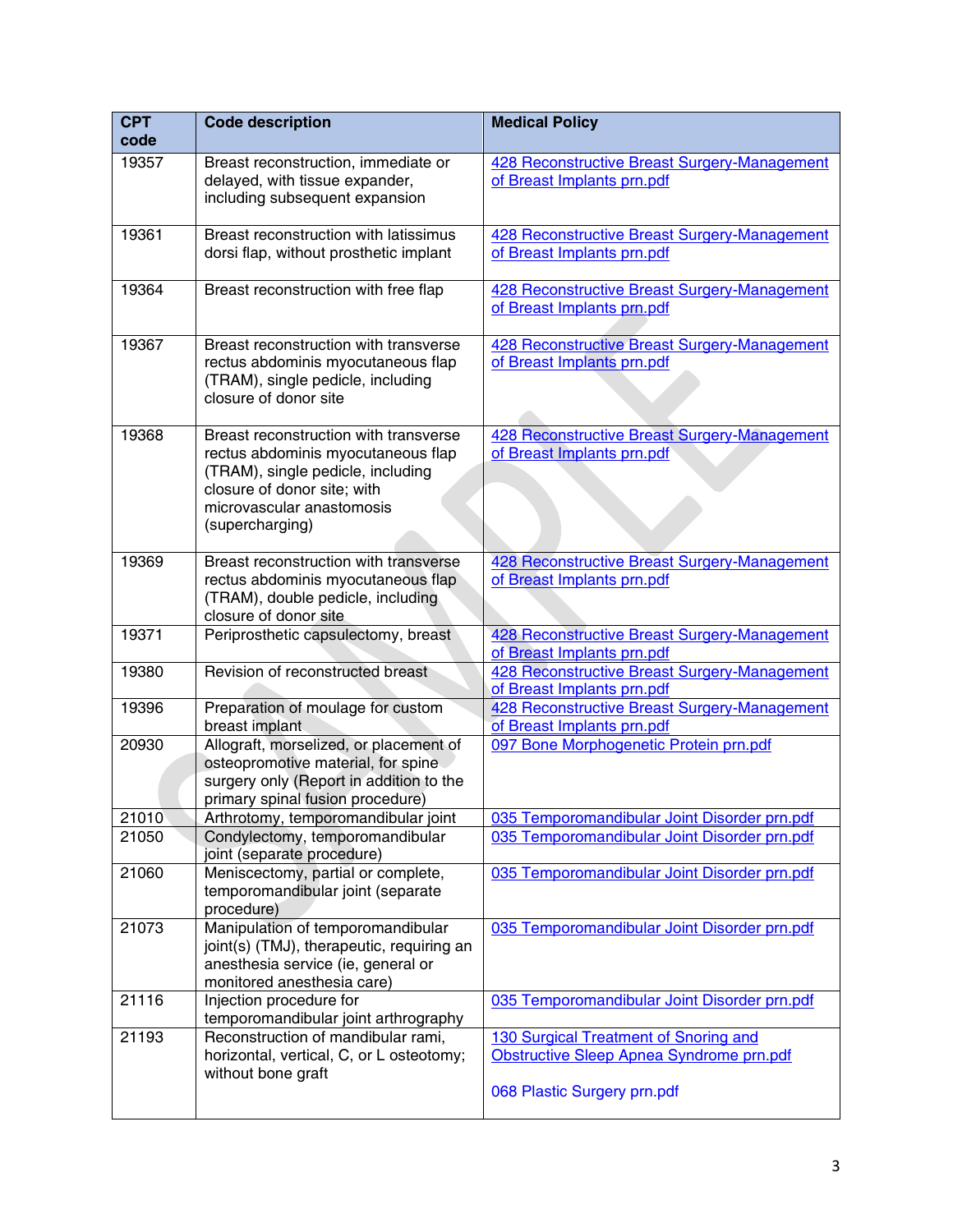| <b>CPT</b><br>code | <b>Code description</b>                                                                                                                                                                | <b>Medical Policy</b>                                                                                            |
|--------------------|----------------------------------------------------------------------------------------------------------------------------------------------------------------------------------------|------------------------------------------------------------------------------------------------------------------|
| 21194              | Reconstruction of mandibular rami,<br>horizontal, vertical, C, or L osteotomy;<br>with bone graft (includes obtaining<br>graft)                                                        | 130 Surgical Treatment of Snoring and<br>Obstructive Sleep Apnea Syndrome prn.pdf<br>068 Plastic Surgery prn.pdf |
| 21195              | Reconstruction of mandibular rami<br>and/or body, sagittal split; without<br>internal rigid fixation                                                                                   | 130 Surgical Treatment of Snoring and<br>Obstructive Sleep Apnea Syndrome prn.pdf<br>068 Plastic Surgery prn.pdf |
| 21196              | Reconstruction of mandibular rami<br>and/or body, sagittal split; with internal<br>rigid fixation                                                                                      | 130 Surgical Treatment of Snoring and<br>Obstructive Sleep Apnea Syndrome prn.pdf<br>068 Plastic Surgery prn.pdf |
| 21198              | Osteotomy, mandible, segmental                                                                                                                                                         | 130 Surgical Treatment of Snoring and<br>Obstructive Sleep Apnea Syndrome prn.pdf<br>068 Plastic Surgery prn.pdf |
| 21199              | Osteotomy, mandible, segmental; with<br>genioglossus advancement                                                                                                                       | 130 Surgical Treatment of Snoring and<br>Obstructive Sleep Apnea Syndrome prn.pdf<br>068 Plastic Surgery prn.pdf |
| 21206              | Osteotomy, maxilla, segmental (eg,<br>Wassmund or Schuchard)                                                                                                                           | 130 Surgical Treatment of Snoring and<br>Obstructive Sleep Apnea Syndrome prn.pdf<br>068 Plastic Surgery prn.pdf |
| 21240              | Arthroplasty, temporomandibular joint,<br>with or without autograft (includes<br>obtaining graft)                                                                                      | 035 Temporomandibular Joint Disorder prn.pdf                                                                     |
| 21242              | Arthroplasty, temporomandibular joint,<br>with allograft                                                                                                                               | 035 Temporomandibular Joint Disorder prn.pdf                                                                     |
| 21243              | Arthroplasty, temporomandibular joint,<br>with prosthetic joint replacement                                                                                                            | 035 Temporomandibular Joint Disorder prn.pdf                                                                     |
| 21685              | Hyoid myotomy and suspension                                                                                                                                                           | 130 Surgical Treatment of Snoring and<br>Obstructive Sleep Apnea Syndrome prn.pdf                                |
| 22510              | Percutaneous vertebroplasty (bone<br>biopsy included when performed), 1<br>vertebral body, unilateral or bilateral<br>injection, inclusive of all imaging<br>guidance; cervicothoracic | 484 Percutaneous Vertebroplasty and<br><b>Sacroplasty prn.pdf</b>                                                |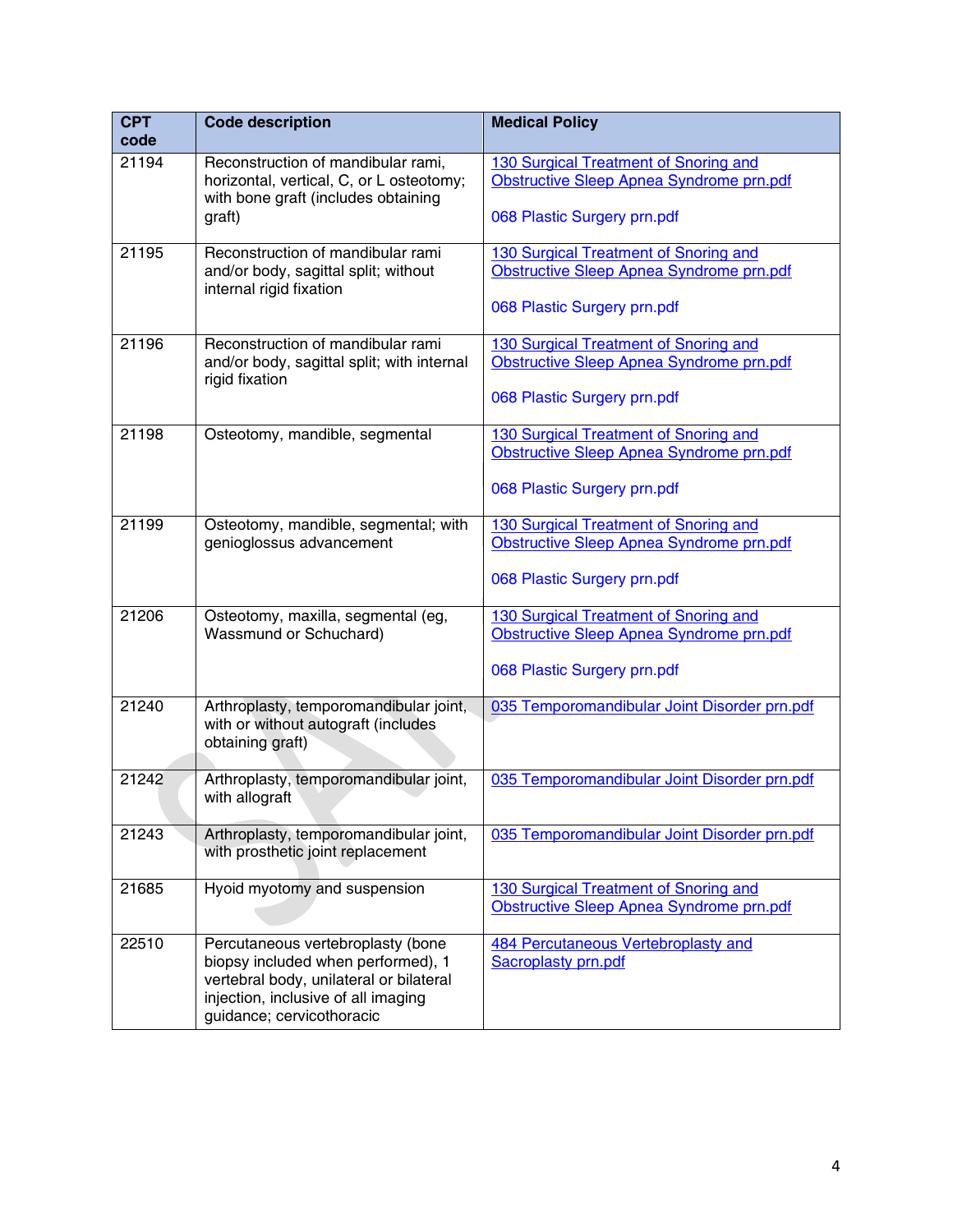| <b>CPT</b><br>code | <b>Code description</b>                                                                                                                                                                                                                                                                                                                                                                                      | <b>Medical Policy</b>                                                                                                       |
|--------------------|--------------------------------------------------------------------------------------------------------------------------------------------------------------------------------------------------------------------------------------------------------------------------------------------------------------------------------------------------------------------------------------------------------------|-----------------------------------------------------------------------------------------------------------------------------|
| 22511              | Percutaneous vertebroplasty (bone<br>biopsy included when performed), 1<br>vertebral body, unilateral or bilateral<br>injection, inclusive of all imaging<br>guidance; lumbosacral                                                                                                                                                                                                                           | 484 Percutaneous Vertebroplasty and<br>Sacroplasty prn.pdf                                                                  |
| 22512              | Percutaneous vertebroplasty (bone<br>biopsy included when performed), 1<br>vertebral body, unilateral or bilateral<br>injection, inclusive of all imaging<br>guidance; each additional<br>cervicothoracic or lumbosacral<br>vertebral body (List separately in<br>addition to code for primary procedure)                                                                                                    | 484 Percutaneous Vertebroplasty and<br><b>Sacroplasty prn.pdf</b>                                                           |
| 22513              | Percutaneous vertebral augmentation,<br>including cavity creation (fracture<br>reduction and bone biopsy included<br>when performed) using mechanical<br>device (eg, kyphoplasty), 1 vertebral<br>body, unilateral or bilateral<br>cannulation, inclusive of all imaging<br>guidance; thoracic                                                                                                               | 485 Percutaneous Balloon Kyphoplasty,<br>Radiofrequency Kyphoplasty and Mechanical<br><b>Vertebral Augmentation prn.pdf</b> |
| 22514              | Percutaneous vertebral augmentation,<br>including cavity creation (fracture<br>reduction and bone biopsy included<br>when performed) using mechanical<br>device (eg, kyphoplasty), 1 vertebral<br>body, unilateral or bilateral<br>cannulation, inclusive of all imaging<br>guidance; lumbar                                                                                                                 | 485 Percutaneous Balloon Kyphoplasty,<br>Radiofrequency Kyphoplasty and Mechanical<br>Vertebral Augmentation prn.pdf        |
| 22515              | Percutaneous vertebral augmentation,<br>including cavity creation (fracture<br>reduction and bone biopsy included<br>when performed) using mechanical<br>device (eg, kyphoplasty), 1 vertebral<br>body, unilateral or bilateral<br>cannulation, inclusive of all imaging<br>guidance; each additional thoracic or<br>lumbar vertebral body (List separately<br>in addition to code for primary<br>procedure) | 485 Percutaneous Balloon Kyphoplasty,<br>Radiofrequency Kyphoplasty and Mechanical<br><b>Vertebral Augmentation prn.pdf</b> |
| 22856              | Total disc arthroplasty (artificial disc),<br>anterior approach, including<br>discectomy with end plate preparation<br>(includes osteophytectomy for nerve<br>root or spinal cord decompression and<br>microdissection), single interspace,<br>cervical                                                                                                                                                      | 585 Artificial Intervertebral Disc - Cervical Spine<br>prn.pdf                                                              |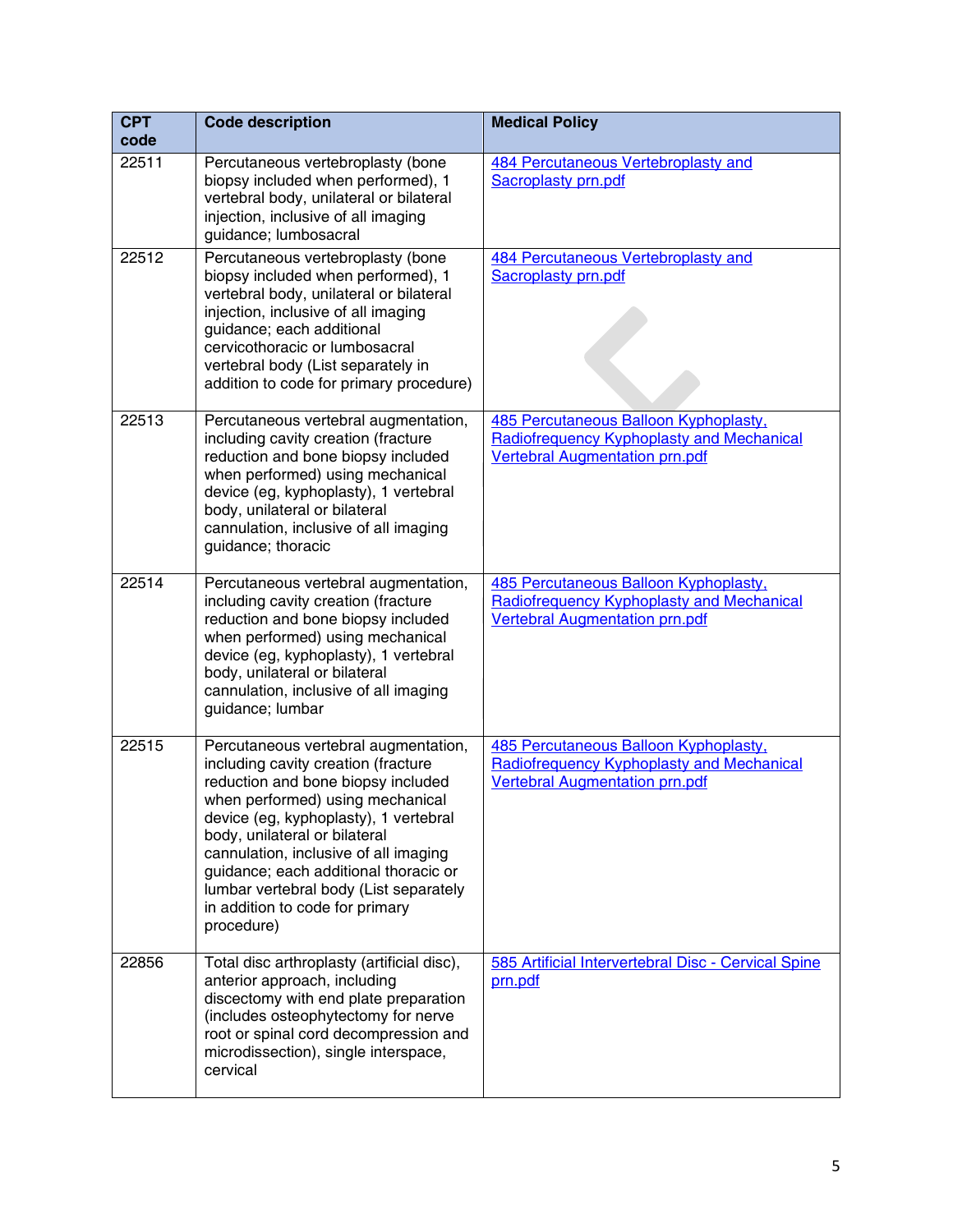| <b>CPT</b><br>code | <b>Code description</b>                                                                                                                                                                                                                                                                                           | <b>Medical Policy</b>                                           |
|--------------------|-------------------------------------------------------------------------------------------------------------------------------------------------------------------------------------------------------------------------------------------------------------------------------------------------------------------|-----------------------------------------------------------------|
| 22858              | Total disc arthroplasty (artificial disc),<br>anterior approach, including<br>discectomy with end plate preparation<br>(includes osteophytectomy for nerve<br>root or spinal cord decompression and<br>microdissection); second level, cervical<br>(List separately in addition to code for<br>primary procedure) | 585 Artificial Intervertebral Disc - Cervical Spine<br>prn.pdf  |
| 27279              | Arthrodesis, sacroiliac joint,<br>percutaneous or minimally invasive<br>(indirect visualization), with image<br>guidance, includes obtaining bone<br>graft when performed, and placement<br>of transfixing device                                                                                                 | 320 Diagnosis and Treatment of Sacroiliac Joint<br>Pain prn.pdf |
| 29800              | Arthroscopy, temporomandibular joint,<br>diagnostic, with or without synovial<br>biopsy (separate procedure)                                                                                                                                                                                                      | 035 Temporomandibular Joint Disorder prn.pdf                    |
| 29804              | Arthroscopy, temporomandibular joint,<br>surgical                                                                                                                                                                                                                                                                 | 035 Temporomandibular Joint Disorder prn.pdf                    |
| 29868              | Arthroscopy, knee, surgical; meniscal<br>transplantation (includes arthrotomy for<br>meniscal insertion), medial or lateral                                                                                                                                                                                       | 110 Meniscal Allografts and Other Meniscal<br>Implants prn.pdf  |
| 30400              | Rhinoplasty, primary; lateral and alar<br>cartilages and/or elevation of nasal tip                                                                                                                                                                                                                                | 068 Plastic Surgery prn.pdf                                     |
| 30410              | Rhinoplasty, primary; complete,<br>external parts including bony pyramid,<br>lateral and alar cartilages, and/or<br>elevation of nasal tip                                                                                                                                                                        | 068 Plastic Surgery prn.pdf                                     |
| 30420              | Rhinoplasty, primary; including major<br>septal repair                                                                                                                                                                                                                                                            | 068 Plastic Surgery prn.pdf                                     |
| 30430              | Rhinoplasty, secondary; minor revision<br>(small amount of nasal tip work)                                                                                                                                                                                                                                        | 068 Plastic Surgery prn.pdf                                     |
| 30435              | Rhinoplasty, secondary; intermediate<br>revision (bony work with osteotomies)                                                                                                                                                                                                                                     | 068 Plastic Surgery prn.pdf                                     |
| 30450              | Rhinoplasty, secondary; major revision<br>(nasal tip work and osteotomies)                                                                                                                                                                                                                                        | 068 Plastic Surgery prn.pdf                                     |
| 31660              | Bronchoscopy, rigid or flexible,<br>including fluoroscopic guidance, when<br>performed; with bronchial<br>thermoplasty, 1 lobe                                                                                                                                                                                    | 284 Bronchial Thermoplasty prn.pdf                              |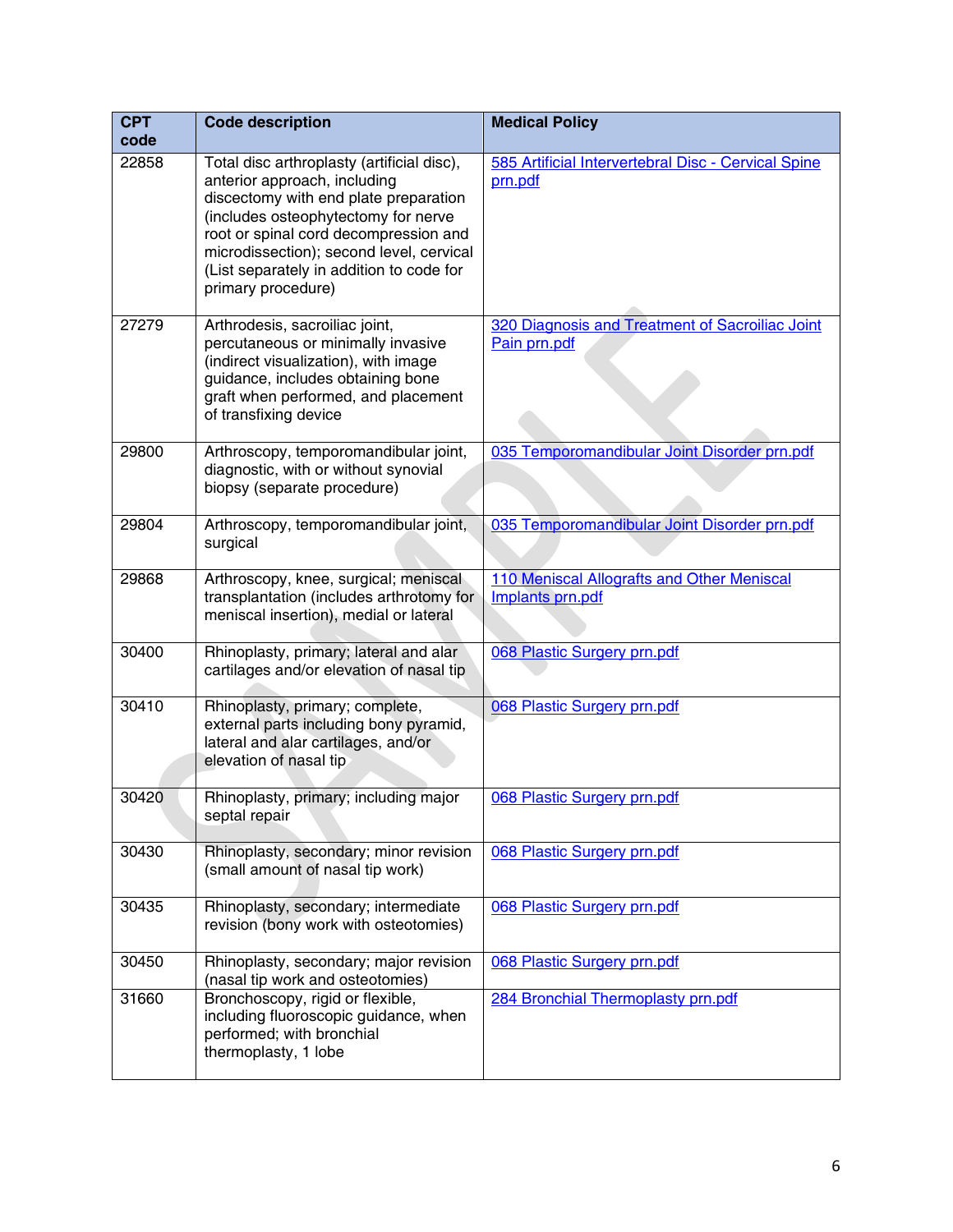| <b>CPT</b><br>code | <b>Code description</b>                                                                                                                                                                                                                                                                                              | <b>Medical Policy</b>                                                      |
|--------------------|----------------------------------------------------------------------------------------------------------------------------------------------------------------------------------------------------------------------------------------------------------------------------------------------------------------------|----------------------------------------------------------------------------|
| 31661              | Bronchoscopy, rigid or flexible,<br>including fluoroscopic guidance, when<br>performed; with bronchial<br>thermoplasty, 2 or more lobes                                                                                                                                                                              | 284 Bronchial Thermoplasty prn.pdf                                         |
| 36465              | Injection of non-compounded foam<br>sclerosant with ultrasound<br>compression maneuvers to guide<br>dispersion of the injectate, inclusive of<br>all imaging guidance and monitoring;<br>single incompetent extremity truncal<br>vein (eg, great saphenous vein,<br>accessory saphenous vein)                        | 238 Treatment of Varicose Veins and Venous<br><b>Insufficiency prn.pdf</b> |
| 36466              | Injection of non-compounded foam<br>sclerosant with ultrasound<br>compression maneuvers to guide<br>dispersion of the injectate, inclusive of<br>all imaging guidance and monitoring;<br>multiple incompetent truncal veins (eg,<br>great saphenous vein, accessory<br>saphenous vein), same leg                     | 238 Treatment of Varicose Veins and Venous<br>Insufficiency prn.pdf        |
| 36470              | Injection of sclerosant; single<br>incompetent vein (other than<br>telangiectasia)                                                                                                                                                                                                                                   | 238 Treatment of Varicose Veins and Venous<br><b>Insufficiency prn.pdf</b> |
| 36471              | Injection of sclerosant; multiple<br>incompetent veins (other than<br>telangiectasia), same leg                                                                                                                                                                                                                      | 238 Treatment of Varicose Veins and Venous<br>Insufficiency prn.pdf        |
| 36475              | Endovenous ablation therapy of<br>incompetent vein, extremity, inclusive<br>of all imaging guidance and<br>monitoring, percutaneous,<br>radiofrequency; first vein treated                                                                                                                                           | 238 Treatment of Varicose Veins and Venous<br><b>Insufficiency prn.pdf</b> |
| 36476              | Endovenous ablation therapy of<br>incompetent vein, extremity, inclusive<br>of all imaging guidance and<br>monitoring, percutaneous,<br>radiofrequency; subsequent vein(s)<br>treated in a single extremity, each<br>through separate access sites (List<br>separately in addition to code for<br>primary procedure) | 238 Treatment of Varicose Veins and Venous<br>Insufficiency prn.pdf        |
| 36478              | Endovenous ablation therapy of<br>incompetent vein, extremity, inclusive<br>of all imaging guidance and<br>monitoring, percutaneous, laser; first<br>vein treated                                                                                                                                                    | 238 Treatment of Varicose Veins and Venous<br>Insufficiency prn.pdf        |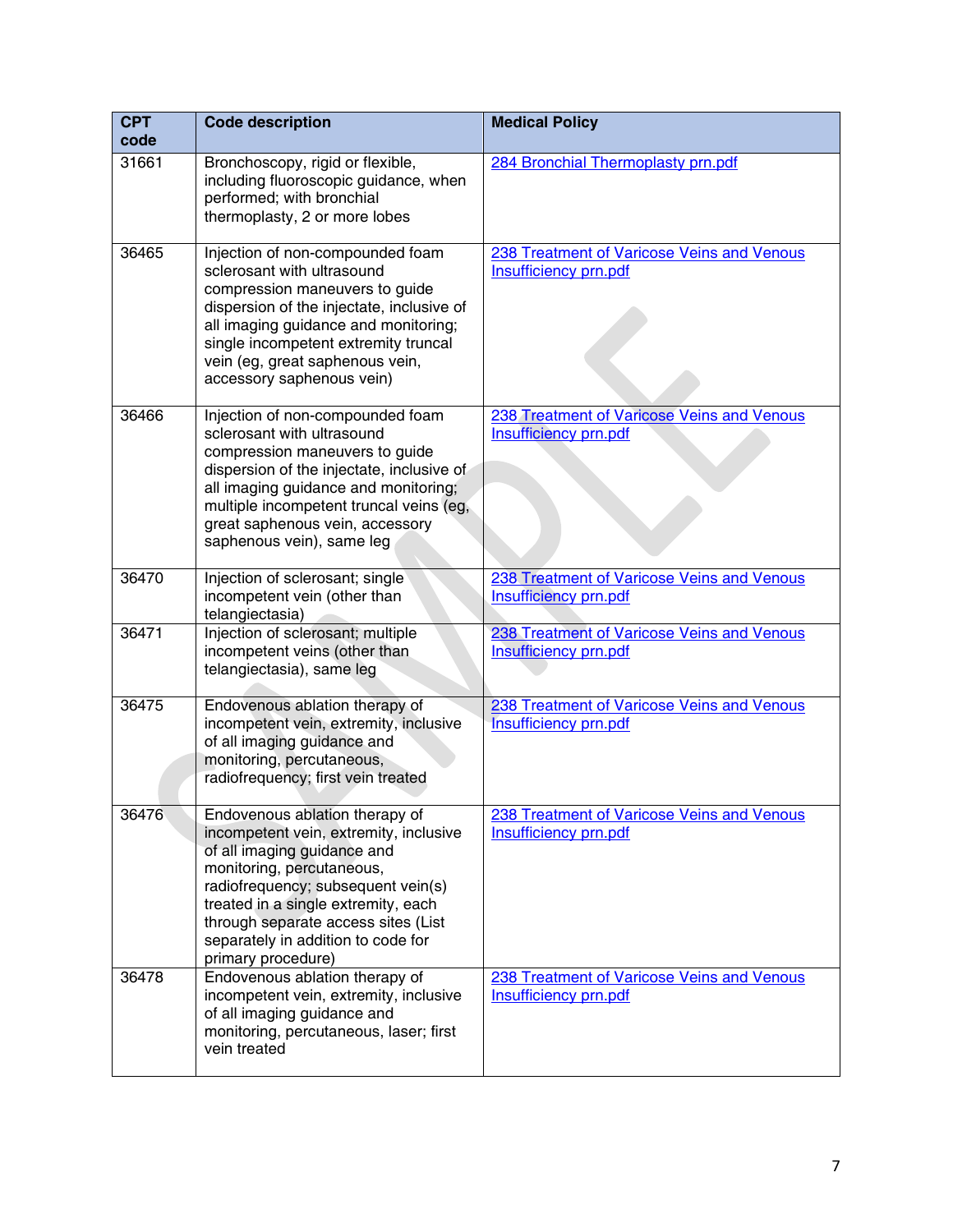| <b>CPT</b><br>code | <b>Code description</b>                                                                                                                                                                                                                                                                                                                                                                                      | <b>Medical Policy</b>                                                      |
|--------------------|--------------------------------------------------------------------------------------------------------------------------------------------------------------------------------------------------------------------------------------------------------------------------------------------------------------------------------------------------------------------------------------------------------------|----------------------------------------------------------------------------|
| 36479              | Endovenous ablation therapy of<br>incompetent vein, extremity, inclusive<br>of all imaging guidance and<br>monitoring, percutaneous, laser;<br>subsequent vein(s) treated in a single<br>extremity, each through separate<br>access sites (List separately in addition<br>to code for primary procedure)                                                                                                     | 238 Treatment of Varicose Veins and Venous<br>Insufficiency prn.pdf        |
| 36482              | Endovenous ablation therapy of<br>incompetent vein, extremity, by<br>transcatheter delivery of a chemical<br>adhesive (eg, cyanoacrylate) remote<br>from the access site, inclusive of all<br>imaging guidance and monitoring,<br>percutaneous; first vein treated                                                                                                                                           | 238 Treatment of Varicose Veins and Venous<br><b>Insufficiency prn.pdf</b> |
| 36483              | Endovenous ablation therapy of<br>incompetent vein, extremity, by<br>transcatheter delivery of a chemical<br>adhesive (eg, cyanoacrylate) remote<br>from the access site, inclusive of all<br>imaging guidance and monitoring,<br>percutaneous; subsequent vein(s)<br>treated in a single extremity, each<br>through separate access sites (List<br>separately in addition to code for<br>primary procedure) | 238 Treatment of Varicose Veins and Venous<br>Insufficiency prn.pdf        |
| 37500              | Vascular endoscopy, surgical, with<br>ligation of perforator veins, subfascial<br>(SEPS)                                                                                                                                                                                                                                                                                                                     | 238 Treatment of Varicose Veins and Venous<br><b>Insufficiency prn.pdf</b> |
| 37700              | Ligation and division of long<br>saphenous vein at saphenofemoral<br>junction, or distal interruptions                                                                                                                                                                                                                                                                                                       | 238 Treatment of Varicose Veins and Venous<br><b>Insufficiency prn.pdf</b> |
| 37718              | Ligation, division, and stripping, short<br>saphenous vein                                                                                                                                                                                                                                                                                                                                                   | 238 Treatment of Varicose Veins and Venous<br><b>Insufficiency prn.pdf</b> |
| 37722              | Ligation, division, and stripping, long<br>(greater) saphenous veins from<br>saphenofemoral junction to knee or<br>below                                                                                                                                                                                                                                                                                     | 238 Treatment of Varicose Veins and Venous<br>Insufficiency prn.pdf        |
| 37735              | Ligation and division and complete<br>stripping of long and short saphenous<br>veins with radical excision of ulcer and<br>skin graft and/or interruption of<br>communicating veins of lower leg, with<br>excision of deep fascia                                                                                                                                                                            | 238 Treatment of Varicose Veins and Venous<br><b>Insufficiency prn.pdf</b> |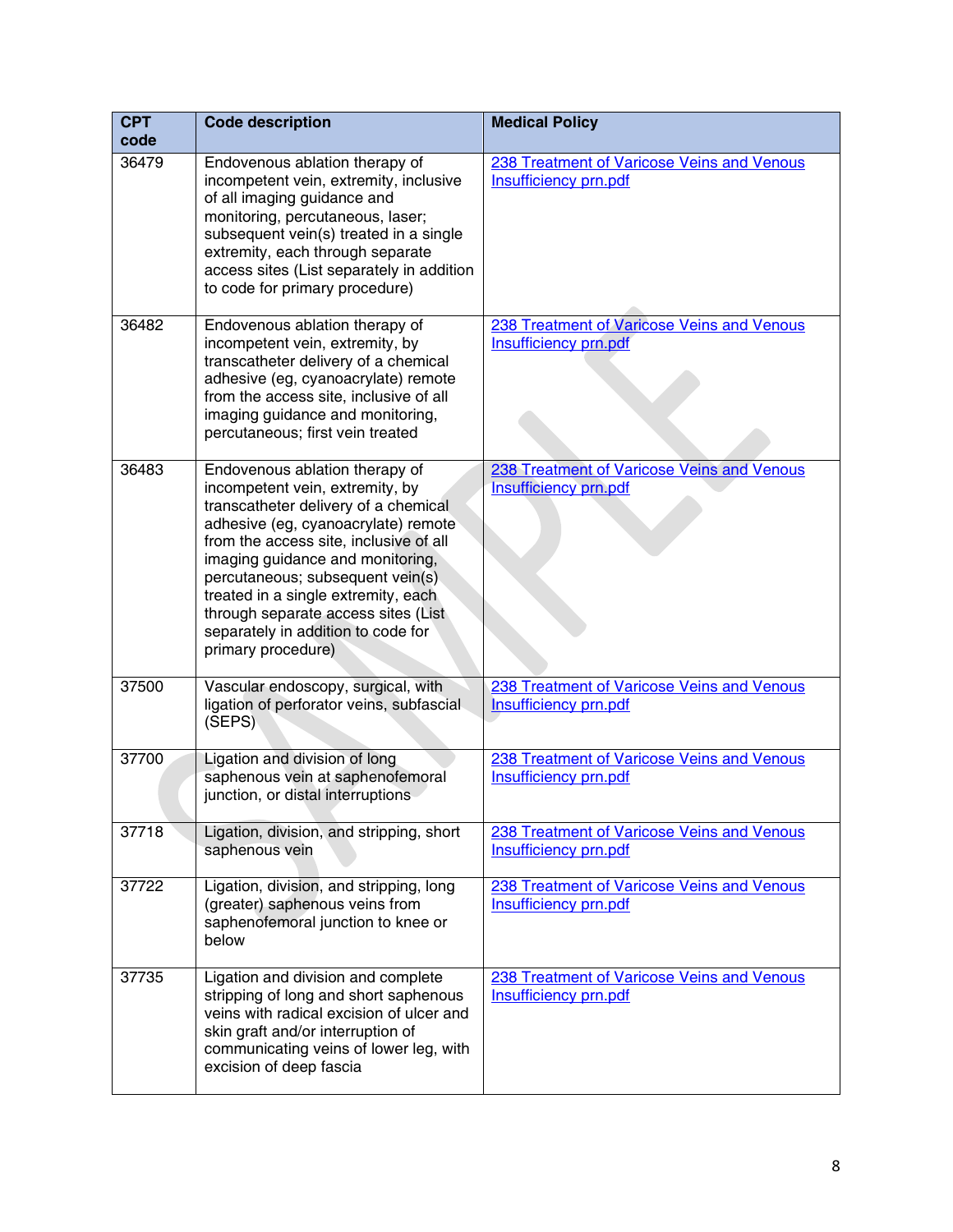| <b>CPT</b><br>code | <b>Code description</b>                                                                                                                                                              | <b>Medical Policy</b>                                                                                                |
|--------------------|--------------------------------------------------------------------------------------------------------------------------------------------------------------------------------------|----------------------------------------------------------------------------------------------------------------------|
| 37760              | Ligation of perforator veins, subfascial,<br>radical (Linton type) including skin<br>graft, when performed, open, 1 leg                                                              | 238 Treatment of Varicose Veins and Venous<br><b>Insufficiency prn.pdf</b>                                           |
| 37761              | Ligation of perforator vein(s),<br>subfascial, open, including ultrasound<br>guidance, when performed, 1 leg                                                                         | 238 Treatment of Varicose Veins and Venous<br><b>Insufficiency prn.pdf</b>                                           |
| 37765              | Stab phlebectomy of varicose veins,<br>one extremity; 10-20 stab incisions                                                                                                           | 238 Treatment of Varicose Veins and Venous<br><b>Insufficiency prn.pdf</b>                                           |
| 37766              | Stab phlebectomy of varicose veins,<br>one extremity; more than 20 incisions                                                                                                         | 238 Treatment of Varicose Veins and Venous<br>Insufficiency prn.pdf                                                  |
| 37780              | Ligation and division of short<br>saphenous vein at saphenopopliteal<br>junction                                                                                                     | 238 Treatment of Varicose Veins and Venous<br><b>Insufficiency prn.pdf</b>                                           |
| 37785              | Ligation, division, and/or excision of<br>varicose vein cluster(s), one leg                                                                                                          | 238 Treatment of Varicose Veins and Venous<br><b>Insufficiency prn.pdf</b>                                           |
| 42145              | Palatopharyngoplasty (eg,<br>uvulopalatopharyngoplasty,<br>uvulopharyngoplasty)                                                                                                      | 130 Surgical Treatment of Snoring and<br>Obstructive Sleep Apnea Syndrome prn.pdf                                    |
| 43210              | Esophagogastroduodenoscopy,<br>flexible, transoral; with<br>esophagogastric fundoplasty, partial or<br>complete, includes duodenoscopy<br>when performed                             | 920 Surgical and Transesophageal Endoscopic<br><b>Procedures to Treat Gastroesophageal Reflux</b><br>Disease prn.pdf |
| 43284              | Laparoscopy, surgical, esophageal<br>sphincter augmentation procedure,<br>placement of sphincter augmentation<br>device (ie, magnetic band), including<br>cruroplasty when performed | 920 Surgical and Transesophageal Endoscopic<br><b>Procedures to Treat Gastroesophageal Reflux</b><br>Disease prn.pdf |
| 43644              | Laparoscopy, surgical, gastric<br>restrictive procedure; with gastric<br>bypass and Roux-en-Y<br>gastroenterostomy (roux limb 150 cm<br>or less)                                     | 379 Medical and Surgical Management of<br><b>Obesity including Anorexiants prn.pdf</b>                               |
| 43770              | Laparoscopy, surgical, gastric<br>restrictive procedure; placement of<br>adjustable gastric restrictive device<br>(eg, gastric band and subcutaneous<br>port components)             | 379 Medical and Surgical Management of<br><b>Obesity including Anorexiants prn.pdf</b>                               |
| 43775              | Laparoscopy, surgical, gastric<br>restrictive procedure; longitudinal<br>gastrectomy (ie, sleeve gastrectomy)                                                                        | 379 Medical and Surgical Management of<br><b>Obesity including Anorexiants prn.pdf</b>                               |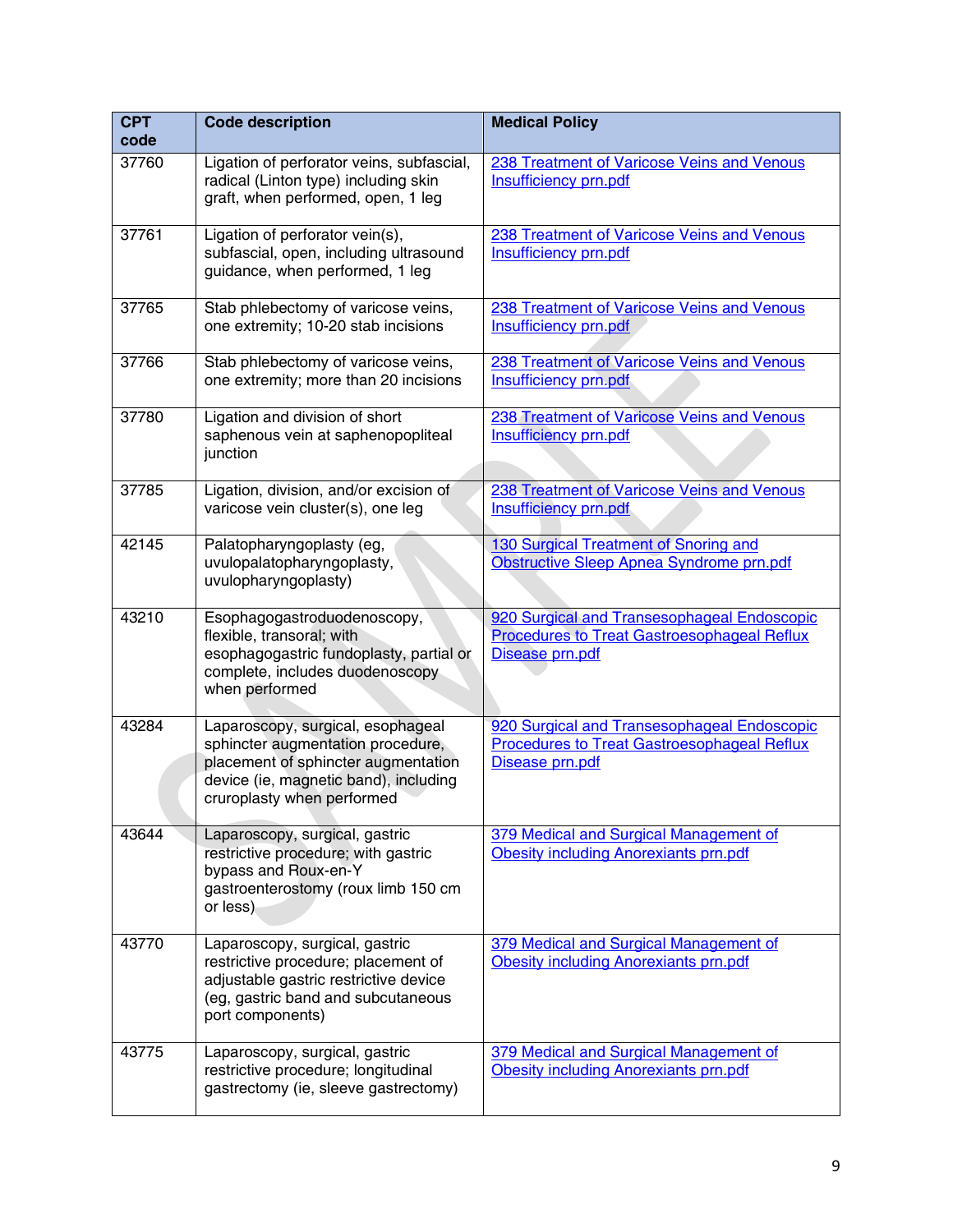| <b>CPT</b> | <b>Code description</b>                                                                                                                                                                                                         | <b>Medical Policy</b>                                                                  |
|------------|---------------------------------------------------------------------------------------------------------------------------------------------------------------------------------------------------------------------------------|----------------------------------------------------------------------------------------|
| code       |                                                                                                                                                                                                                                 |                                                                                        |
| 43845      | Gastric restrictive procedure with<br>partial gastrectomy, pylorus-preserving<br>duodenoileostomy and ileoileostomy<br>(50 to 100 cm common channel) to<br>limit absorption (biliopancreatic<br>diversion with duodenal switch) | 379 Medical and Surgical Management of<br><b>Obesity including Anorexiants prn.pdf</b> |
| 43846      | Gastric restrictive procedure, with<br>gastric bypass for morbid obesity; with<br>short limb (150 cm or less) Roux-en-Y<br>gastroenterostomy                                                                                    | 379 Medical and Surgical Management of<br><b>Obesity including Anorexiants prn.pdf</b> |
| 43847      | Gastric restrictive procedure, with<br>gastric bypass for morbid obesity; with<br>small intestine reconstruction to limit<br>absorption                                                                                         | 379 Medical and Surgical Management of<br><b>Obesity including Anorexiants prn.pdf</b> |
| 43848      | Revision, open, of gastric restrictive<br>procedure for morbid obesity, other<br>than adjustable gastric restrictive<br>device (separate procedure)                                                                             | 379 Medical and Surgical Management of<br><b>Obesity including Anorexiants prn.pdf</b> |
| 63655      | Laminectomy for implantation of<br>neurostimulator electrode plate/paddle;<br>epidural                                                                                                                                          | 472 Spinal Cord and Dorsal Root Ganglion<br><b>Stimulation prn.pdf</b>                 |
| 63685      | Insertion or replacement of spinal<br>neurostimulator pulse generator or<br>receiver, direct or inductive coupling                                                                                                              | 472 Spinal Cord and Dorsal Root Ganglion<br><b>Stimulation prn.pdf</b>                 |
| 67900      | Repair of brow ptosis (supraciliary,<br>mid-forehead or coronal approach)                                                                                                                                                       | 740 Blepharoplasty Blepharoptosis repair and<br><b>Brow ptosis repair prn.pdf</b>      |
| 67901      | Repair of blepharoptosis; frontalis<br>muscle technique with suture or other<br>material (eg,                                                                                                                                   | 740 Blepharoplasty Blepharoptosis repair and<br>Brow ptosis repair prn.pdf             |
| 67902      | Repair of blepharoptosis; frontalis<br>muscle technique with autologous<br>fascial sling (includes obtaining fascia)                                                                                                            | 740 Blepharoplasty Blepharoptosis repair and<br>Brow ptosis repair prn.pdf             |
| 67903      | Repair of blepharoptosis; (tarso)<br>levator resection or advancement,<br>internal approach                                                                                                                                     | 740 Blepharoplasty Blepharoptosis repair and<br><b>Brow ptosis repair prn.pdf</b>      |
| 67904      | Repair of blepharoptosis; (tarso)<br>levator resection or advancement,<br>external approach                                                                                                                                     | 740 Blepharoplasty Blepharoptosis repair and<br>Brow ptosis repair prn.pdf             |
| 67906      | Repair of blepharoptosis; superior<br>rectus technique with fascial sling<br>(includes obtaining fascia)                                                                                                                        | 740 Blepharoplasty Blepharoptosis repair and<br><b>Brow ptosis repair prn.pdf</b>      |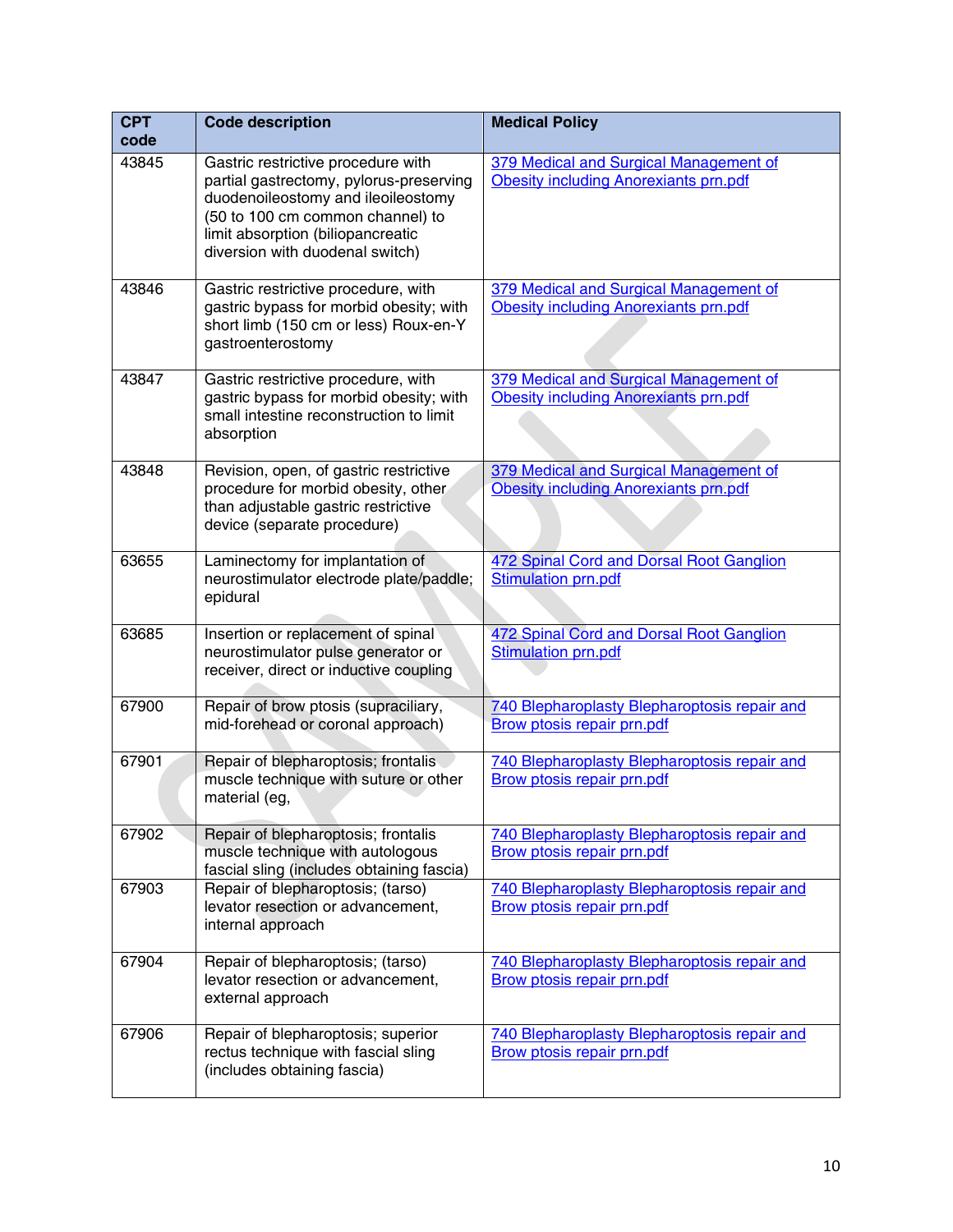| <b>CPT</b><br>code | <b>Code description</b>                                                                                                                                                                                                                                                         | <b>Medical Policy</b>                                                                                                                         |
|--------------------|---------------------------------------------------------------------------------------------------------------------------------------------------------------------------------------------------------------------------------------------------------------------------------|-----------------------------------------------------------------------------------------------------------------------------------------------|
| 67908              | Repair of blepharoptosis; conjunctivo-<br>tarso-Muller's muscle-levator resection<br>(eg, Fasanella-Servat type)                                                                                                                                                                | 740 Blepharoplasty Blepharoptosis repair and<br>Brow ptosis repair prn.pdf                                                                    |
| 97605              | Negative pressure wound therapy<br>(e.g., vacuum-assisted drainage<br>collection), including topical<br>application(s), wound assessment, and<br>instruction(s) for ongoing care, per<br>session; total wound(s) surface area<br>less than or equal to 50 square<br>centimeters | 543 Negative Pressure Wound Therapy in the<br>Outpatient Setting prn.pdf                                                                      |
| 97606              | Negative pressure wound therapy<br>(e.g., vacuum-assisted drainage<br>collection), including topical<br>application(s), wound assessment, and<br>instruction(s) for ongoing care, per<br>session; total wound(s) surface area<br>greater than 50 square centimeters             | 543 Negative Pressure Wound Therapy in the<br>Outpatient Setting prn.pdf                                                                      |
| 99183              | Physician attendance and supervision<br>of hyperbaric oxygen therapy, per<br>session                                                                                                                                                                                            | 653 Hyperbaric Oxygen Therapy prn.pdf                                                                                                         |
| A9277              | Transmitter; external, for use with<br>interstitial continuous glucose<br>monitoring system                                                                                                                                                                                     | 107 Continuous or Intermittent Monitoring of<br><b>Glucose in Interstitial Fluid and Artificial</b><br><b>Pancreas Device Systems prn.pdf</b> |
| C1062              | Intravertebral body fracture<br>augmentation with implant (e.g., metal,<br>polymer) MP 485                                                                                                                                                                                      | 485 Percutaneous Balloon Kyphoplasty,<br>Radiofrequency Kyphoplasty and Mechanical<br><b>Vertebral Augmentation prn.pdf</b>                   |
| G0277              | Hyperbaric oxygen under pressure, full<br>body chamber, per 30-minute interval                                                                                                                                                                                                  | 653 Hyperbaric Oxygen Therapy prn.pdf                                                                                                         |
| K0553              | Supply allowance for therapeutic<br>continuous glucose monitor (CGM),<br>includes all supplies and accessories,<br>1 month supply $=$<br>1 unit of service                                                                                                                      | 107 Continuous or Intermittent Monitoring of<br><b>Glucose in Interstitial Fluid and Artificial</b><br><b>Pancreas Device Systems prn.pdf</b> |
| K1014              | Addition, endoskeletal knee-shin<br>system, 4 bar linkage or multiaxial,<br>fluid swing and stance phase control                                                                                                                                                                | 133 Microprocessor Controlled Prostheses for<br>the Lower Limb prn.pdf                                                                        |
| L5856              | Addition to lower extremity prosthesis,<br>endoskeletal knee-shin system,<br>microprocessor control feature, swing<br>and stance phase, includes electronic<br>sensor(s), any type                                                                                              | 133 Microprocessor Controlled Prostheses for<br>the Lower Limb prn.pdf                                                                        |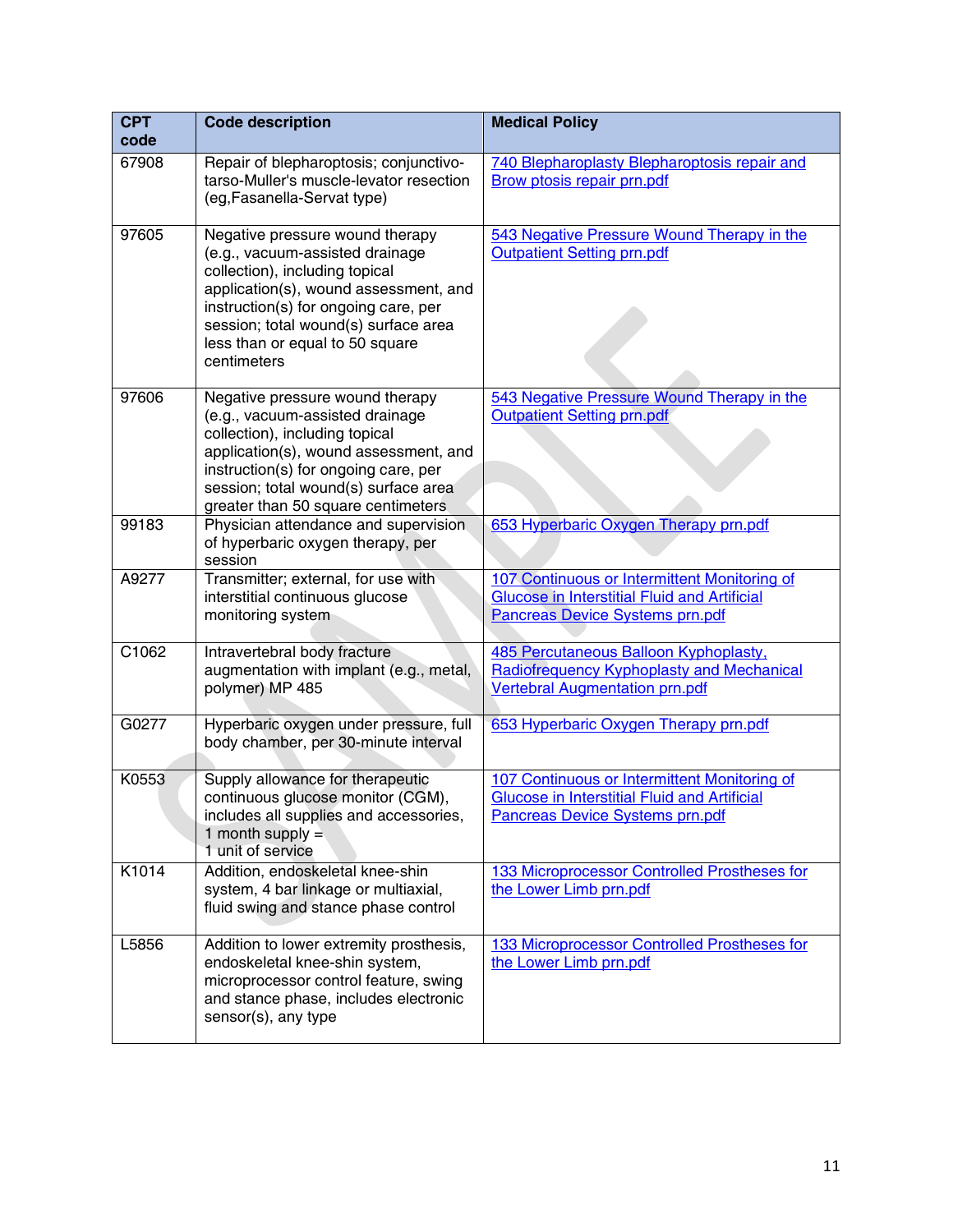| <b>CPT</b><br>code | <b>Code description</b>                                                                                                                                                                                                                                                              | <b>Medical Policy</b>                                                   |
|--------------------|--------------------------------------------------------------------------------------------------------------------------------------------------------------------------------------------------------------------------------------------------------------------------------------|-------------------------------------------------------------------------|
| L5857              | Addition to lower extremity prosthesis,<br>endoskeletal knee-shin system,<br>microprocessor control feature, swing<br>phase only, includes electronic<br>sensor(s), any type                                                                                                         | 133 Microprocessor Controlled Prostheses for<br>the Lower Limb prn.pdf  |
| L5858              | Addition to lower extremity prosthesis,<br>endoskeletal knee shin system,<br>microprocessor control feature, stance<br>phase only, includes electronic<br>sensor(s), any type                                                                                                        | 133 Microprocessor Controlled Prostheses for<br>the Lower Limb prn.pdf  |
| L6026              | Transcarpal/metacarpal or partial hand<br>disarticulation prosthesis, external<br>power, self-suspended, inner socket<br>with removable forearm section,<br>electrodes and cables, two batteries,<br>charger, myoelectric control of terminal<br>device, excludes terminal device(s) | 227 Myoelectric Prosthetic and Components for<br>the Upper Limb prn.pdf |
| L6925              | Wrist disarticulation, external power,<br>self-suspended inner socket,<br>removable forearm shell, Otto Bock or<br>equal electrodes, cables, 2 batteries<br>and one charger, myoelectronic control<br>of terminal device                                                             | 227 Myoelectric Prosthetic and Components for<br>the Upper Limb prn.pdf |
| L6935              | Below elbow, external power, self-<br>suspended inner socket, removable<br>forearm shell, Otto Block or equal<br>electrodes, cables, 2 batteries and one<br>charger, myoelectronic control of<br>terminal device                                                                     | 227 Myoelectric Prosthetic and Components for<br>the Upper Limb prn.pdf |
| L6945              | Elbow disarticulation, external power,<br>molded inner socket, removable<br>humeral shell, outside locking hinges,<br>forearm, Otto Bock or equal<br>electrodes, cables, 2 batteries and one<br>charger, myoelectronic control of<br>terminal device                                 | 227 Myoelectric Prosthetic and Components for<br>the Upper Limb prn.pdf |
| L6955              | Above elbow, external power, molded<br>inner socket, removable humeral shell,<br>internal locking elbow, forearm, Otto<br>Bock or equal electrodes, cables, 2<br>batteries and one charger,<br>myoelectronic control of terminal<br>device                                           | 227 Myoelectric Prosthetic and Components for<br>the Upper Limb prn.pdf |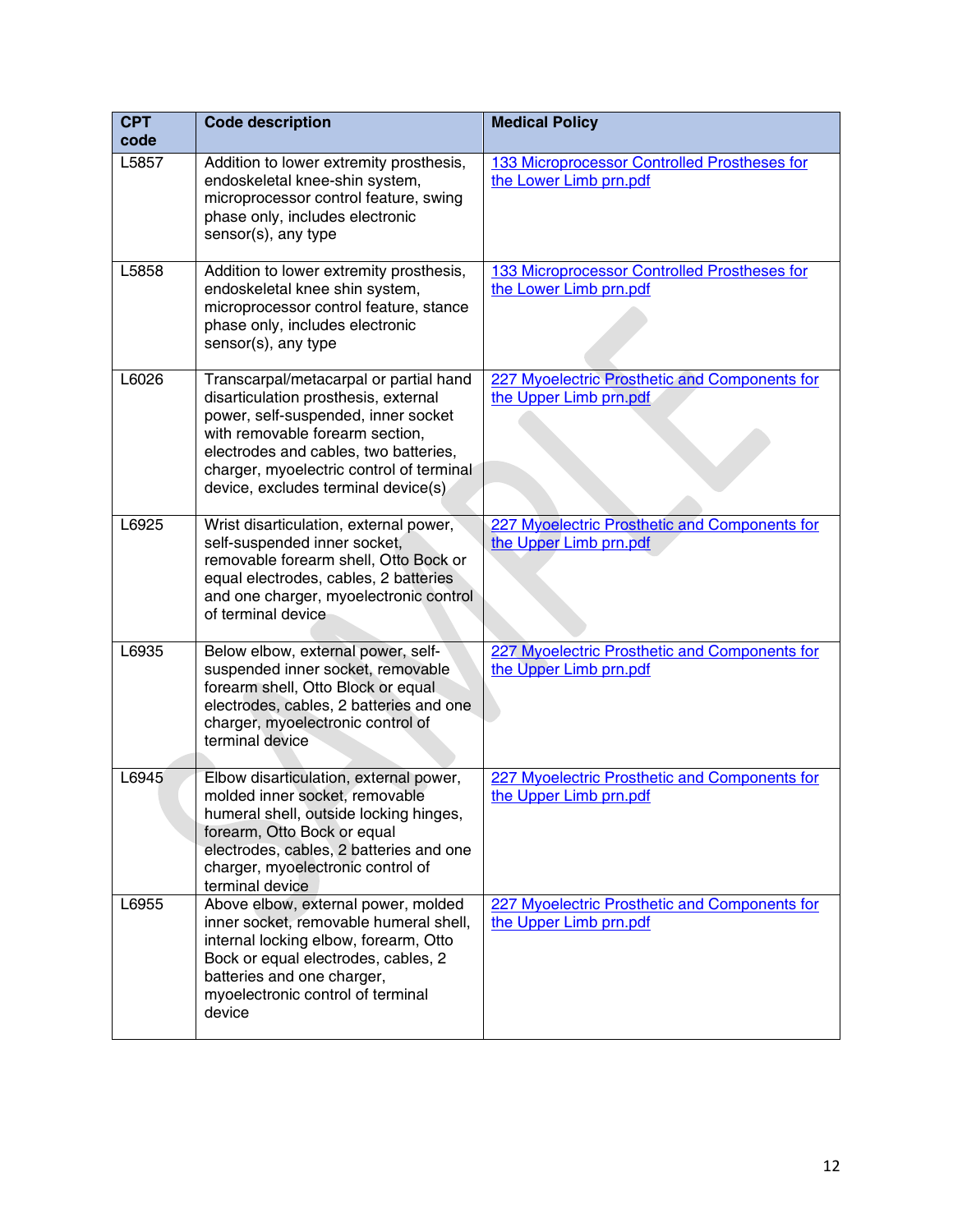| <b>CPT</b><br>code | <b>Code description</b>                                                                                                                                                                                                                                                                   | <b>Medical Policy</b>                                                                                                                         |
|--------------------|-------------------------------------------------------------------------------------------------------------------------------------------------------------------------------------------------------------------------------------------------------------------------------------------|-----------------------------------------------------------------------------------------------------------------------------------------------|
| L6965              | Shoulder disarticulation, external<br>power, molded inner socket,<br>removable shoulder shell, shoulder<br>bulkhead, humeral section, mechanical<br>elbow, forearm, Otto Bock or equal<br>electrodes, cables, 2 batteries and one<br>charger, myoelectronic control of<br>terminal device | 227 Myoelectric Prosthetic and Components for<br>the Upper Limb prn.pdf                                                                       |
| L6975              | Interscapular-thoracic, external power,<br>molded inner socket, removable<br>shoulder shell, shoulder bulkhead,<br>humeral section, mechanical elbow,<br>forearm, Otto Bock or equal<br>electrodes, cables, 2 batteries and one<br>charger, myoelectronic control of<br>terminal device   | 227 Myoelectric Prosthetic and Components for<br>the Upper Limb prn.pdf                                                                       |
| L7007              | Electric hand, switch or myoelectric<br>controlled, adult                                                                                                                                                                                                                                 | 227 Myoelectric Prosthetic and Components for<br>the Upper Limb prn.pdf                                                                       |
| L7008              | Electric hand, switch or myoelectric<br>controlled, pediatric                                                                                                                                                                                                                             | 227 Myoelectric Prosthetic and Components for<br>the Upper Limb prn.pdf                                                                       |
| L7009              | Electric hook, switch or myoelectric<br>controlled, adult                                                                                                                                                                                                                                 | 227 Myoelectric Prosthetic and Components for<br>the Upper Limb prn.pdf                                                                       |
| L7045              | Electric hook, switch or myoelectric<br>controlled, pediatric                                                                                                                                                                                                                             | 227 Myoelectric Prosthetic and Components for<br>the Upper Limb prn.pdf                                                                       |
| L7180              | Electronic elbow, microprocessor<br>sequential control of elbow and<br>terminal device                                                                                                                                                                                                    | 227 Myoelectric Prosthetic and Components for<br>the Upper Limb prn.pdf                                                                       |
| L7181              | Electronic elbow, microprocessor<br>simultaneous control of elbow and<br>terminal device                                                                                                                                                                                                  | 227 Myoelectric Prosthetic and Components for<br>the Upper Limb prn.pdf                                                                       |
| L7190              | Electronic elbow, adolescent, Variety<br>Village or equal, myoelectronically<br>controlled                                                                                                                                                                                                | 227 Myoelectric Prosthetic and Components for<br>the Upper Limb prn.pdf                                                                       |
| L7191              | Electronic elbow, child, Variety Village<br>or equal, myoelectronically controlled                                                                                                                                                                                                        | 227 Myoelectric Prosthetic and Components for<br>the Upper Limb prn.pdf                                                                       |
| S1036              | Transmitter; external, for use with<br>artificial pancreas device system                                                                                                                                                                                                                  | 107 Continuous or Intermittent Monitoring of<br><b>Glucose in Interstitial Fluid and Artificial</b><br><b>Pancreas Device Systems prn.pdf</b> |